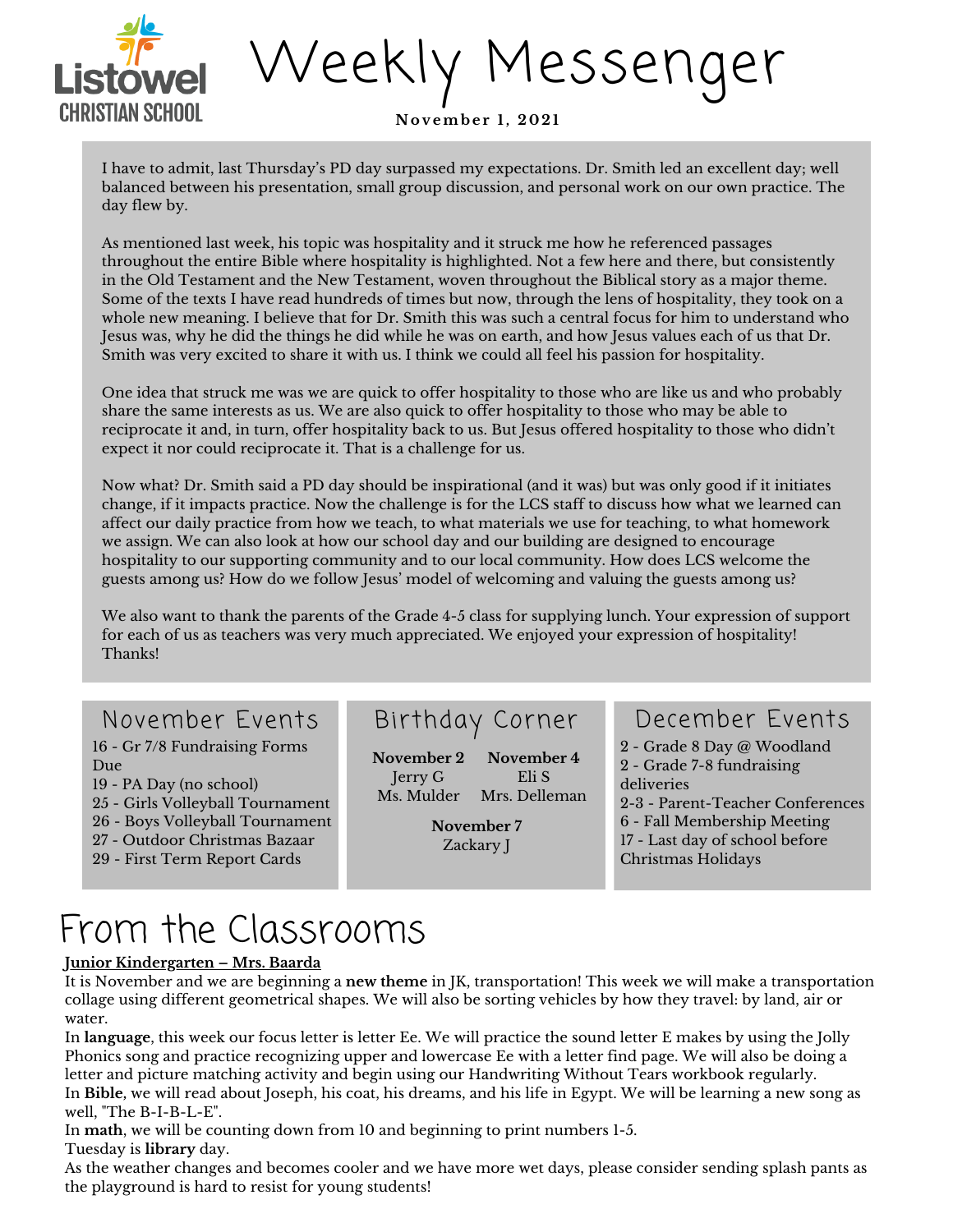#### **Senior Kindergarten - Mrs. Heida**

I hope that you all enjoyed your time away from school. Here we go again for a new week and a new month. Our **theme** will be Pete the Cat. We will read and listen to many Pete the Cat stories that include predictable text and simple life lessons. We will be introduced to colour words.

This week we will focus on the sound of **letter Ss** by listening to words that begin with the letter Ss and working with classmate's names that begin with S or have the letter S in them. We will blend parts of words together and work with our new sight word "and".

In **math**, we continue to print numbers to 7 and work with the concepts of more, less and the same. Students will be introduced to the sign "more than". In **Bible**, we will learn about God's promise to Abraham and the birth of Isaac. Our **memory verse** is Genesis 28:15a, "I am with you and will watch over you wherever you go."

On Thursday November 4th, 2021, I will be working individually with the students to complete the Search and Teach testing. A letter was sent through email. If you have any questions, please feel free to contact me at [m.heida@listowelchristianschool.ca](mailto:m.heida@listowelchristianschool.ca) or call the school at 519-291-3086. I am at

school from 7:30 to 4pm. I would love to chat with you.

The November calendar has been sent home through email. If you prefer a paper copy, please let me know.

Have a great week!

#### **Grade 1 and 2 – Mrs. Dykstra**

Welcome back! I hope you enjoyed your long weekend with your children. I was eager to welcome back our 1/2 crew.

**Bible** - How are we like the Israelites during the time of the Judges? This is our guiding question as we read many stories from the Judges period.

#### **Language Arts**

*Spelling -* Words are updated on [Spelling](https://www.spellingcity.com/users/ddd8482) City for testing this Friday, November 5. Blue: snip, snob, snap, swim, swan, swam, snow, snot, scar, scan Red/green (red may test for grade level): dog, jog, pot, dot, cot, hot, hop, top,

pop, mop *Writing -* November has us studying "how-to" writing. We will keep a tally of how many hilarious "how-do" books we read together. How many laughs will be had along the way? Teacher directed modeling happens first, followed by shared writing, and brainstorming what each student might like to teach others "how-to" do.

**Creation Studies** - God made matter: Solids, Liquids, Gasses. We will take on a few more experiments with liquids and solids this week in an effort to understand terms such as opaque, translucent, and transparent.

Buddies! Students loved meeting their buddy from Mr. Siebenga's Grade 5/6 class last week. Learning buddies is an intentional effort to cultivate community in our school. Older students learn empathy, patience, and kindness. Younger students learn new skills, gain confidence, and make a new friend. Our students are learning what it means to be a part of a community of believers; to learn from each other and to love one another. We had a blast interviewing our buddies, reading to/with them, and trying some go noodle movement breaks together. Thanks, buddies!

**Grade One Math** - Patterning continues this week. **Library** day is tomorrow!

#### **Grades 1, 2, 3 Art - Mrs. Dykstra**

Let me catch you up on our art adventures thus far: we produced a clay giraffe scene based on the book "Giraffes Can't Dance," a Van Gogh inspired pumpkin scene, and Wassily Kandinsky inspired fall trees. The Grade 2/3 class also created bubble blowing self-portraits. This week is all about perspective; artists will paint poppies with watercolours, converse about the symbolic nature of the poppy, and our role in remembering the sacrifice of those who came before us.

## School News

#### **FundScrip Orders**

Christmas is around the corner! Don't forget to purchase FundScrip gift cards to help out with your Christmas shopping!! Our November FundScrip order is due Monday, November 1st at MIDNIGHT.

**Outdoor Christmas Bazaar**

Christmas will be here before you know it! And so will our Bazaar! Join us November 27 from 10:30- 2pm for lots of festive fun!

**Donations for Bazaar:**

**FOOD** - Please use the link to sign up for food donations: http://signup.com/go/viSjPgn **VOLUNTEERS** - Please use the link to sign up for volunteer shifts: http://signup.com/go/fyyRHBd **TOONIE JARS** - Fill an empty glass jar with little items such as; packs of gum, candy, jewelry, small toys, Lego, hot wheels, etc! Anything you would like to win yourself would be a great Toonie Jar filler. **DECOR** - Please bring any new or gently used Christmas decorations that you are no longer using, to the school as soon as possible. **BAKING** - Donations of baked or homemade goodies are needed for the day of the Bazaar to sell. Specialty items such as fudge, jam applesauce, and any homemade baking are well received. Please bring these items to the school by the end of the school day on Friday November 26th. Thanks! **TOY STORE** - The Toy Store needs new and used toy donations. Please remember that the toys must be clean and and in excellent condition. Contact Jen Zieleman (519-777-2393) for more info. **CRAFT ITEMS** - Looking for a wide variety of crafts; sewing, knitting, jewelry, painting, woodworking, etc. Contact Alana Siebring (519-291-7709) or Henrike Reitzema

(519-261-2244) for more info.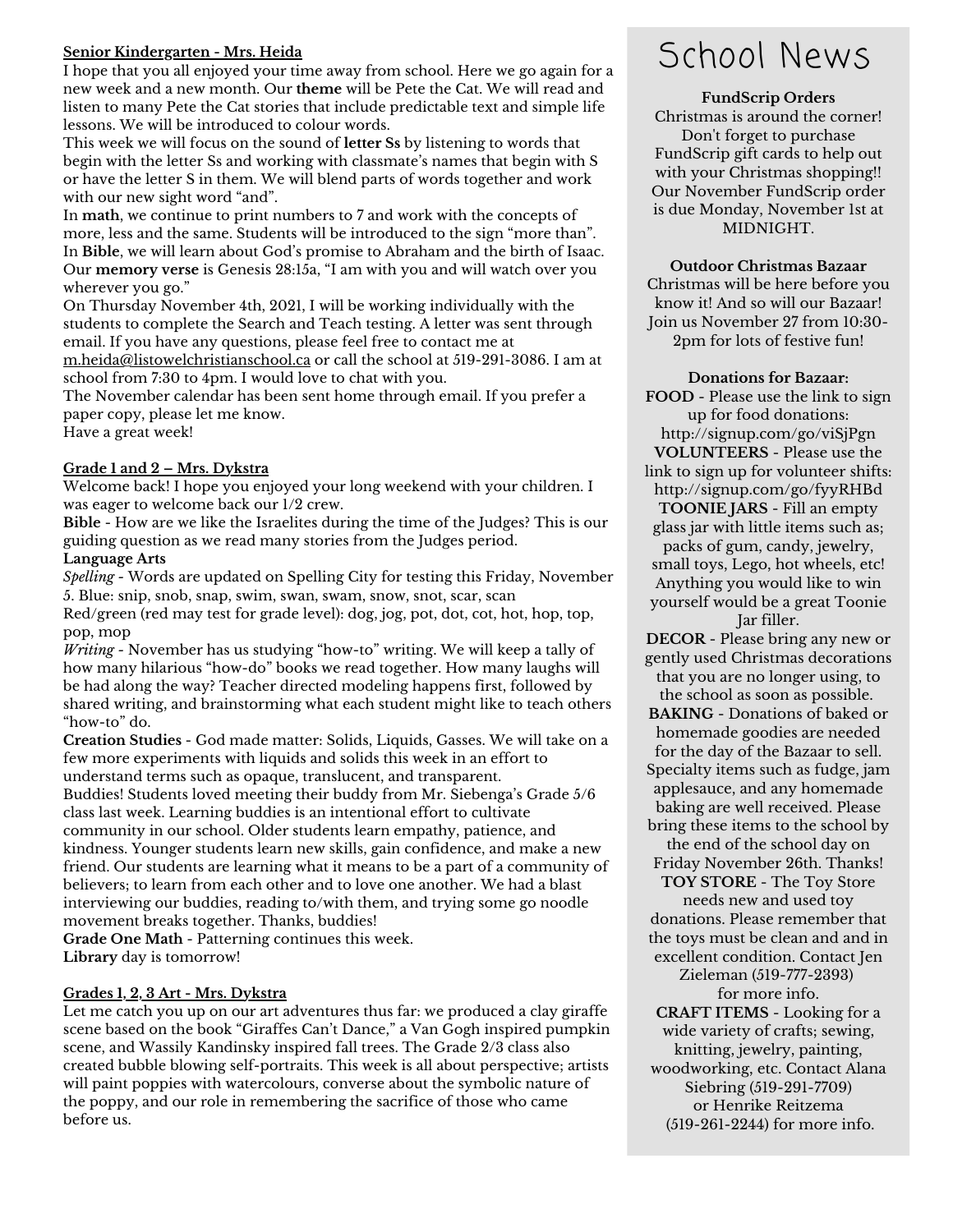#### **Grade 2 Math - Ms. ten Brink**

We are starting a short unit on patterns and algebra this week. We will be focusing on repeating patterns with up to two attributes that change. Students will be using a variety of things and actions that will help them in understanding how to create a pattern and to identify the core.

#### **Grade 2 and 3 - Mrs. Claus**

Welcome back after a long and fun-filled weekend. I was blessed by the speaker, David Smith, on Thursday with the staff. I look forward to implementing what I've learned. On Friday I was introduced to a variety of activities to try in Phys. Ed. It was a good time of professional development. In **Bible,** we had our test today on being a Bible explorer. We start our new unit on creation tomorrow.

In **math**, we had a quiz on different ways of writing a number. We will continue to focus on number sense and regrouping this week.

In **creation studies**, we will be learning more about the indigenous people of Canada.

In **language**, we will have a spelling test on Friday. Here are the words for each group:

| <b>Blue</b> | <b>Pink</b> | Green    | Yellow |
|-------------|-------------|----------|--------|
| fan         | saw         | six      | last   |
| sad         | ship        | tire     | grass  |
| van         | seal        | tie      | gate   |
| dad         | horse       | stop     | page   |
| man         | hose        | scissors | cap    |
| mad         | shirt       | stem     | cape   |
| pan         | house       | sting    | made   |
| pad         | shed        | stamp    | face   |

Have a great week!

#### **Grade 4 and 5 - Mrs. Delleman**

**IKnowIt** - Each week, students will have an assignment online for students to complete. This week's assignment, called "Subtracting 3-Digit Numbers", is due FRIDAY.

**Spelling** - Below are the spelling teams and their words. Each team will need to study all these words in preparation for FRIDAY where 10 words from their list will be chosen for their dictation.

*Word Wizards* - four, thorn, store, roar, word, north, shore, soar, hour, court, fort, pork, wore, fourth, pour, storm, sore, tore, oar

*Spelling Squad* - painter, waiter, obey, raisin, complain, decay, crayon, mistake, fable, parade, flavor, maybe, basic, escape, bracelet, amaze, again, today, grateful, explain, payment, remain

*Super Spellers* - smell, spool, skateboard, ski, skull, spoon, skirt, skeleton, spill, skip, sponge, skunk, smoke, smock, spear

\*All spelling lists can be found on Spelling City, with games available to review words. Go to [spellingcity.com/tdelleman](http://spellingcity.com/tdelleman) to find links to all the spelling list words and activities.\*

**Memory Work** - We will be learning a number of verses from Philippians as we study the book during Bible classes. The next memory work is Philippians 4:6 - "Do not be anxious about anything, but in every situation, by prayer and petition, with thanksgiving, present your requests to God." due FRIDAY. We will be doing verse 7 as a memory work next.

#### **Volleyball**

The boys will practice on Tuesday. The girls will practice at lunch on Tuesday and after school on Wednesday. Students in Grades 6-8 are invited to practices. Practices are from 3:30 – 4:30. Permission to stay after school must be sent to the office prior to practice.

**From the Library** To help the library run smoothly we are still looking for 1 or 2 volunteers to check in and shelf books and to help students check out books. You would be partnered with one of our experienced librarians. Volunteers shifts are once or twice a month on Tuesdays and Wednesdays from 9:00am - 12:30pm. Parents, grandparents and other supporters are welcome . If you are interested please call Andrea 519-338-5293 or email [atboots@gmail.com](mailto:atboots@gmail.com)

#### **Croquette Orders**

A Croquette order form was sent home. Please return the form to the school by November 4th. Croquette pick up is at the Bazaar (November 27th).

> School Theme: "Jesus - Anchor for the Soul." Hebrews 6:19a